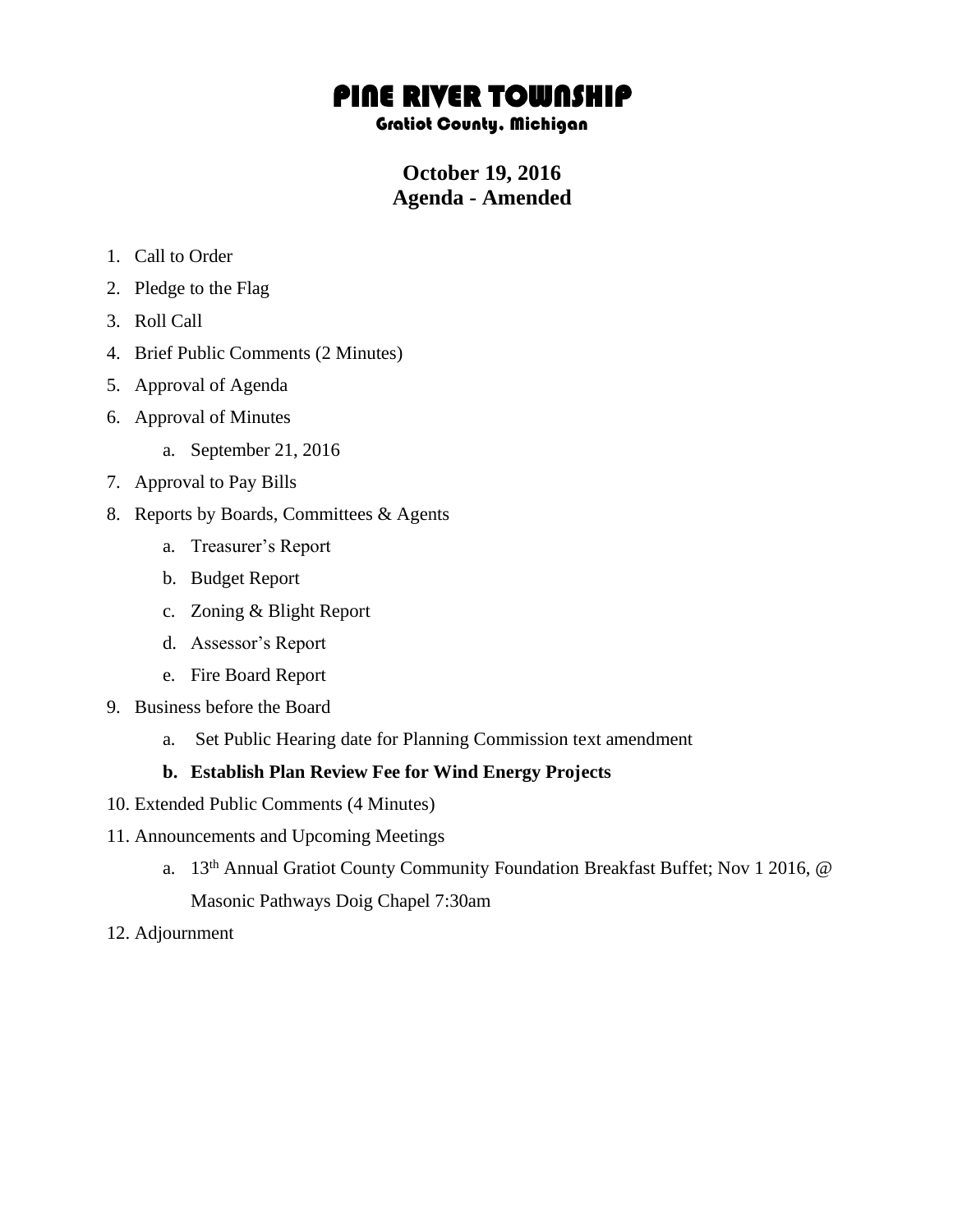## **MINUTES OF THE PINE RIVER TOWNSHIP BOARD MONTHLY MEETING OCTOBER 19, 2016**

- 1. The regular monthly meeting of the Pine River Township Board was called to order at 7:00 pm by Supervisor Beeson at the Township Hall.
- 2. Pledge the flag: The board and the public said the pledge to the flag.
- 3. Roll Call: Baker: present, Best: present, Beeson: present, Moeggenborg: present, Rademacher: present. All board members present.
- 4. Brief Public comments (2 minutes):

John Renneberg mentioned that the County Commissioners had hired a new County Administrator and that she would be starting Nov.1 $st$ .

Dick Green complemented the Pine River Township Office Staff and how helpful and professional they are.

5. Approve the Agenda:

Motion by Moeggenborg: second by Best: to approve the Revised Agenda (added 9b.) as presented. All board members approved. Motion carried 5-0.

- 6. Approve the Minutes: Motion by Moeggenborg: second by Best: to approve the Regular Meeting Minutes of September 21, 2016. All board members approved. Motion carried 5-0.
- 7. Approval to Pay Bills: Motion made by Moeggenborg: second by Baker: to pay bills as presented in the amount of \$ 30,945.30. All board members approved. Motion carried 5-0.
- 8. Reports by Boards, Committees & Agents
	- a. Treasurers Report Discussion; report placed on file.
	- b. Budget Report Discussion: report placed on file.
	- c. Zoning & Blight Report Discussion: report placed on file.
	- d. Assessor's Report No Report
	- e. Fire Board Report Discussion
- 9. Business before the Board
	- a. Establish public hearing for Planning Commission to consider text amendments to the zoning ordinance related to Wind Energy Facilities.

Motion made by Moeggenborg: second by Baker to adopt the follow Motion: "Pursuant to Section 1705.2 of the Zoning Ordinance, I move that the Township Board initiate an amendment to Section 1528 of the Zoning Ordinance, to remove the references to the Wind Overlay District and the Wind Overlay District Map in that section; and that a public hearing